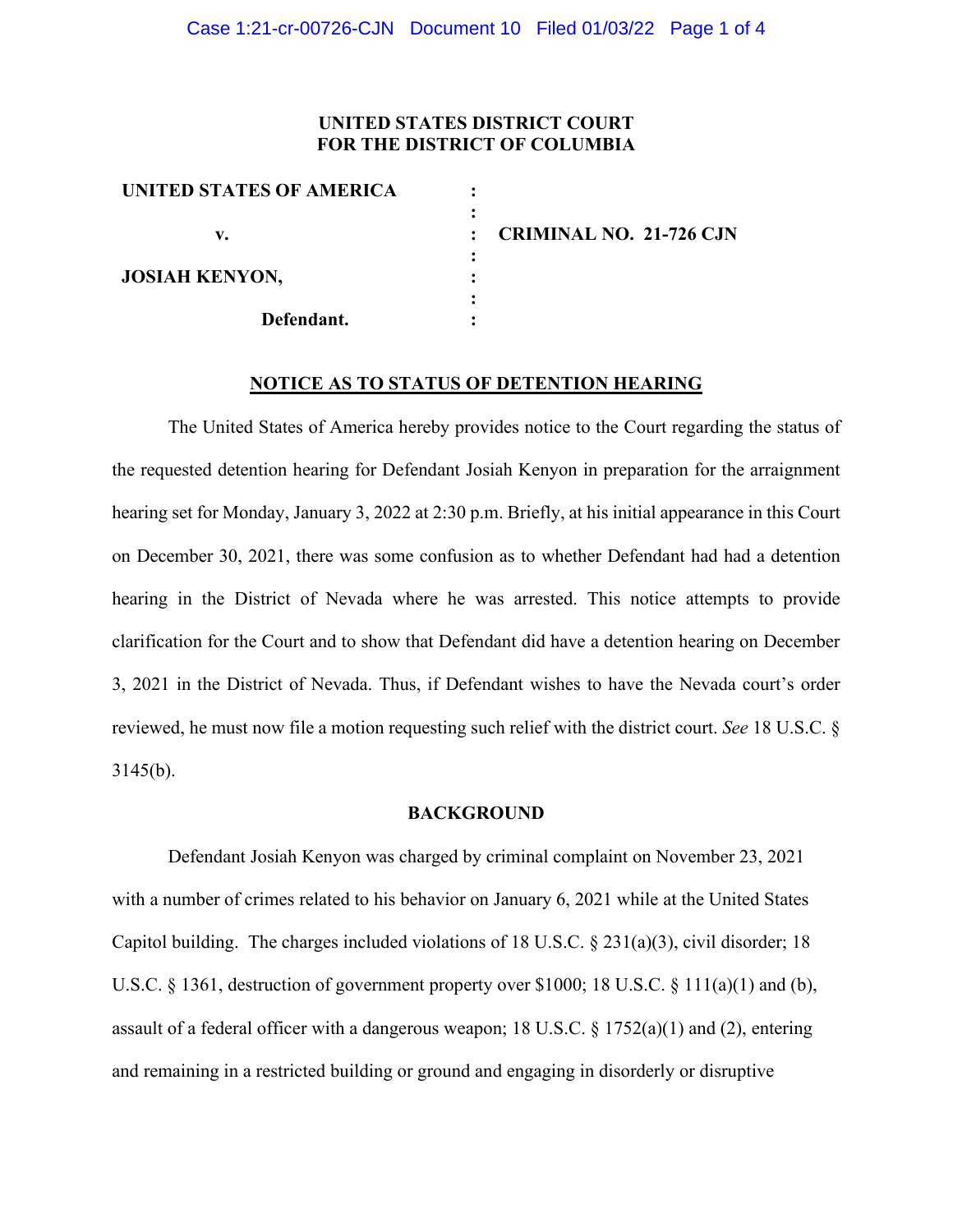#### Case 1:21-cr-00726-CJN Document 10 Filed 01/03/22 Page 2 of 4

conduct; and 40 U.S.C. § 5104(e)(2)(D) and (F), disorderly conduct and acts of physical violence in the Capitol grounds or buildings. Defendant was later arrested near Reno, Nevada on December 1, 2021 after state authorities conducted a welfare check on Defendant's two young children and discovered that Defendant had an outstanding federal warrant for his arrest. On December 10, 2021, a federal grand jury charged Defendant with similar crimes in a nine-count indictment resulting from Defendant's actions on January 6, 2021. ECF No. 6.

### **THE HEARINGS AND THE COURT'S ORDER**

On December 3, 2021, Defendant appeared by video for his initial appearance and identity hearing before Magistrate Judge William G. Cobb in the District of Nevada. *See* Exhibit A, Criminal Docket Sheet for *United States v. Kenyon*, No. 21-mj-00134 WGC.<sup>1</sup> Defendant was represented by a local Federal Public Defender and the United States was represented by a local Assistant United States Attorney. *Id*. Defendant waived his identity hearing. *See* Exhibit B, Waiver of Rule 5 & 5.1 Hearings. In the same document, Defendant chose not to waive his preliminary hearing or detention hearing. *Id*. He instead requested that his preliminary hearing be held in the "prosecuting district, at a time set by that court." *Id*.

Notably, although Defendant also could have requested that his detention hearing be held in the prosecuting district, the form appears to indicate by omission that Defendant opted to have his detention hearing on December 3rd in Nevada. *Id*. (the detention hearing box is *not* checked); *see also* Exhibit A, Entry 2. The last paragraph of the Minutes for Entry 2, though, is quite clear and provides:

Detention hearing held. Pretrial Services recommends the defendant be detained. The government moves for detention. Defense counsel argues for defendant's release with conditions. After consideration of counsels' arguments, the

<sup>&</sup>lt;sup>1</sup> The criminal docket contains entries for 1-2, and 4 through 10. It is unclear why entry three is missing.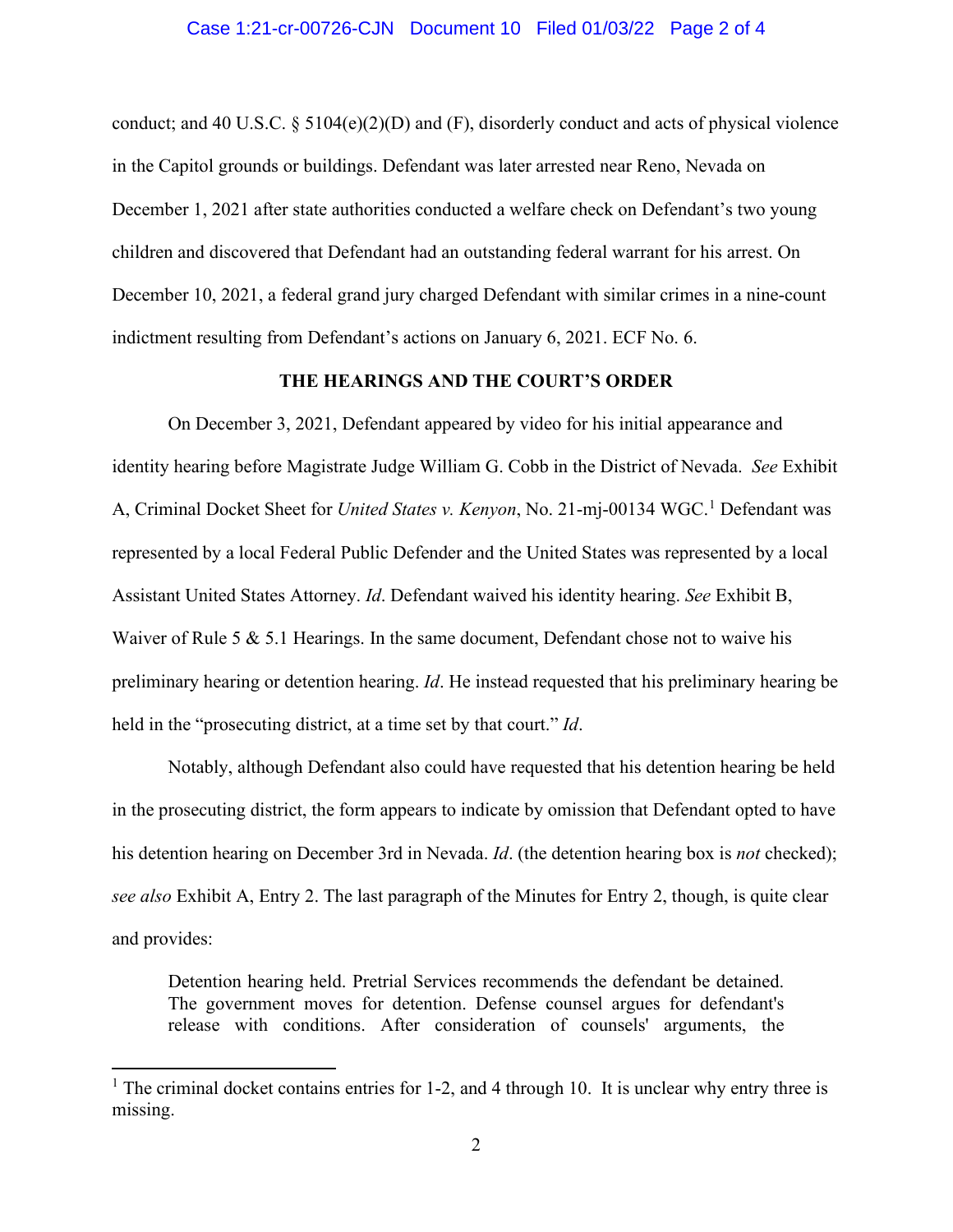government's motion is **GRANTED**. The court adopts the findings found in the Pretrial Services Report and oral report. The defendant is ORDERED detained pending further court proceedings in the District of Columbia. Next appearance date in originating district is on a date and time to be determined by the U.S. Marshals Service. Defendant is remanded to the custody of the U.S. Marshals Service for transport to the District of Columbia. IT IS SO ORDERED.

Exhibit A, Entry 2 (emphasis in original). The notes indicate that a full hearing was held. Pretrial services recommended detention. The government agreed with the recommendation and argued for the same. Magistrate Judge Cobb granted the government's motion. Indeed, according to the local AUSA, the court heard argument from the parties for approximately 45 minutes, including whether there was the possibility of Defendant's release to a third party. Ultimately, as the entry reflects, Magistrate Judge Cobb agreed with the government and detained Defendant pending the proceedings in the District of Columbia.

Because Defendant has now been indicted, this Court can arraign Defendant on the new charges at the next scheduled hearing. This Court does not, however, need to conduct a detention hearing as Magistrate Judge Cobb has previously ruled that Defendant should be detained pending further proceedings in this Court. Should Defendant wish to have Magistrate Judge Cobb's detention order reviewed by the district court, he may file a motion with the court pursuant to 18 U.S.C. § 3145(b) and the district court can review the order at that time.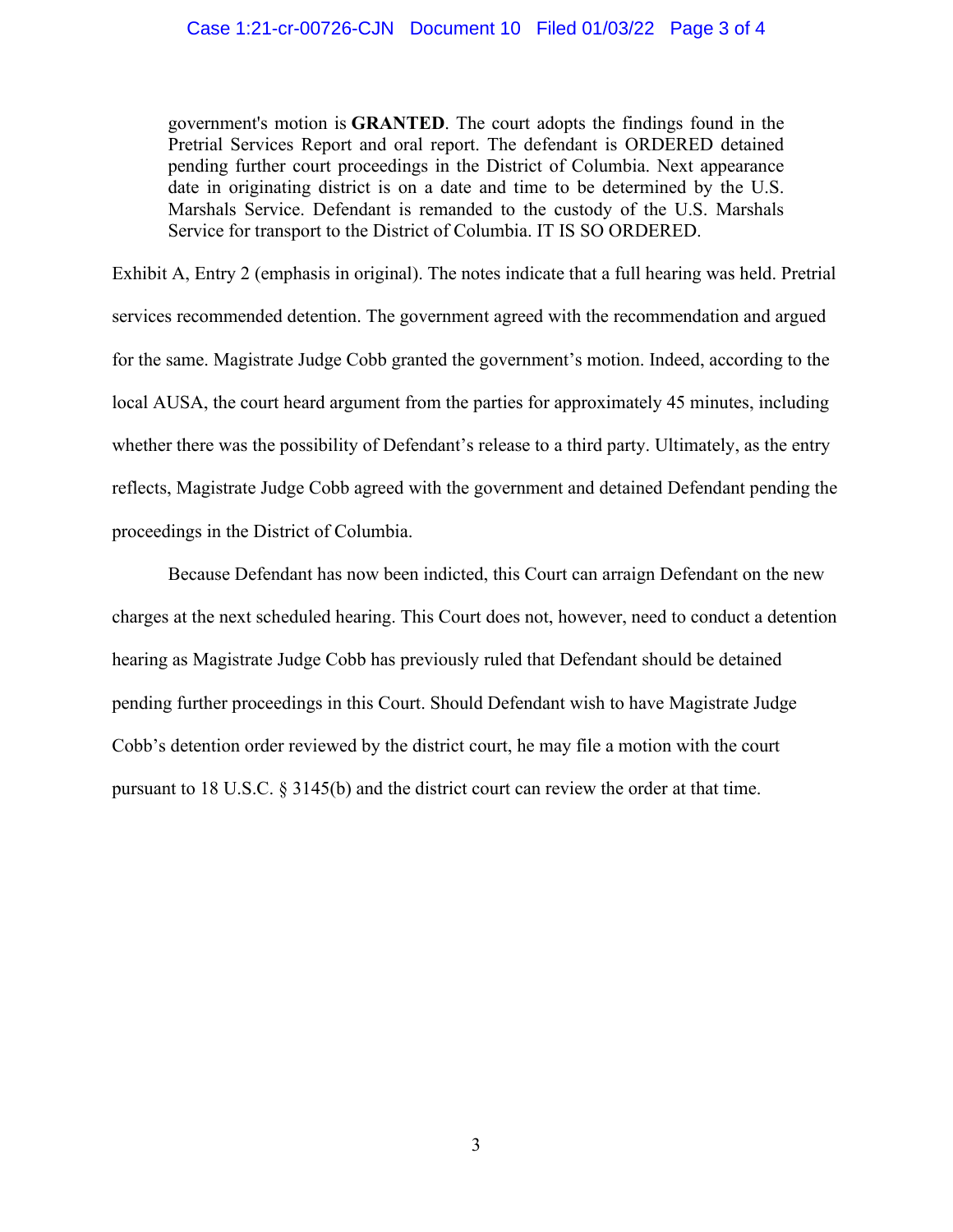## Case 1:21-cr-00726-CJN Document 10 Filed 01/03/22 Page 4 of 4

WHEREFORE, given the clarification of the record, the United States respectfully requests

that this Court arraign Defendant on the current pending indictment and deny any additional requests for a second detention hearing.

Respectfully submitted,

MATTHEW GRAVES United States Attorney D.C. Bar No. 481052

By:  $/s/$ 

JENNIFER M. ROZZONI NM Bar No. 14703 Assistant United States Attorney - Detailee 201 3rd Street, Suite 900 Albuquerque, NM 87102 Tel. No. 505-350-6818 jennifer.m.rozzoni@usdoj.gov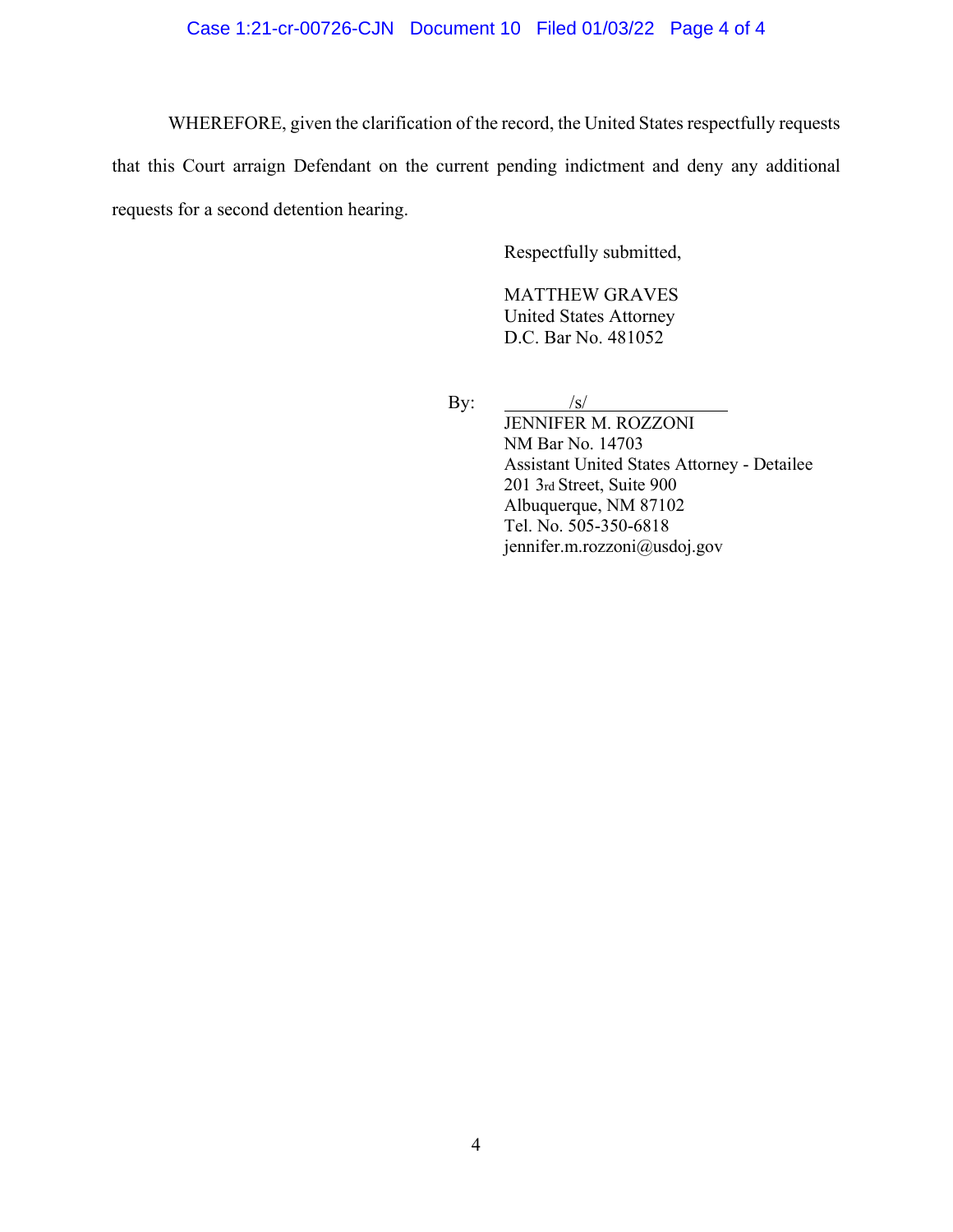# **United States District Court District of Nevada (Reno) CRIMINAL DOCKET FOR CASE #: 3:21-mj-00134-WGC All Defendants**

Case title: USA v. Kenyon Other court case number: 1:21-mj-00666 District of Columbia

Date Filed: 12/02/2021

Assigned to: Unassigned Referred to: Magistrate Judge William G. Cobb

#### **Defendant (1)**

#### **Josiah Kenyon** represented by **Lauren D Gorman**

Federal Public Defender 200 S. Virginia Street, Suite 340 Reno, NV 89501 775-321-8451 Fax: 702-388-6261 Email: <u>lauren\_gorman@fd.org</u> *LEAD ATTORNEY ATTORNEY TO BE NOTICED Designation: FPD*

#### **Pending Counts Disposition**

None

## **Highest Offense Level (Opening)**

None

# **Terminated Counts Disposition**

None

# **Highest Offense Level (Terminated)** None

18:231.F

**Complaints Disposition**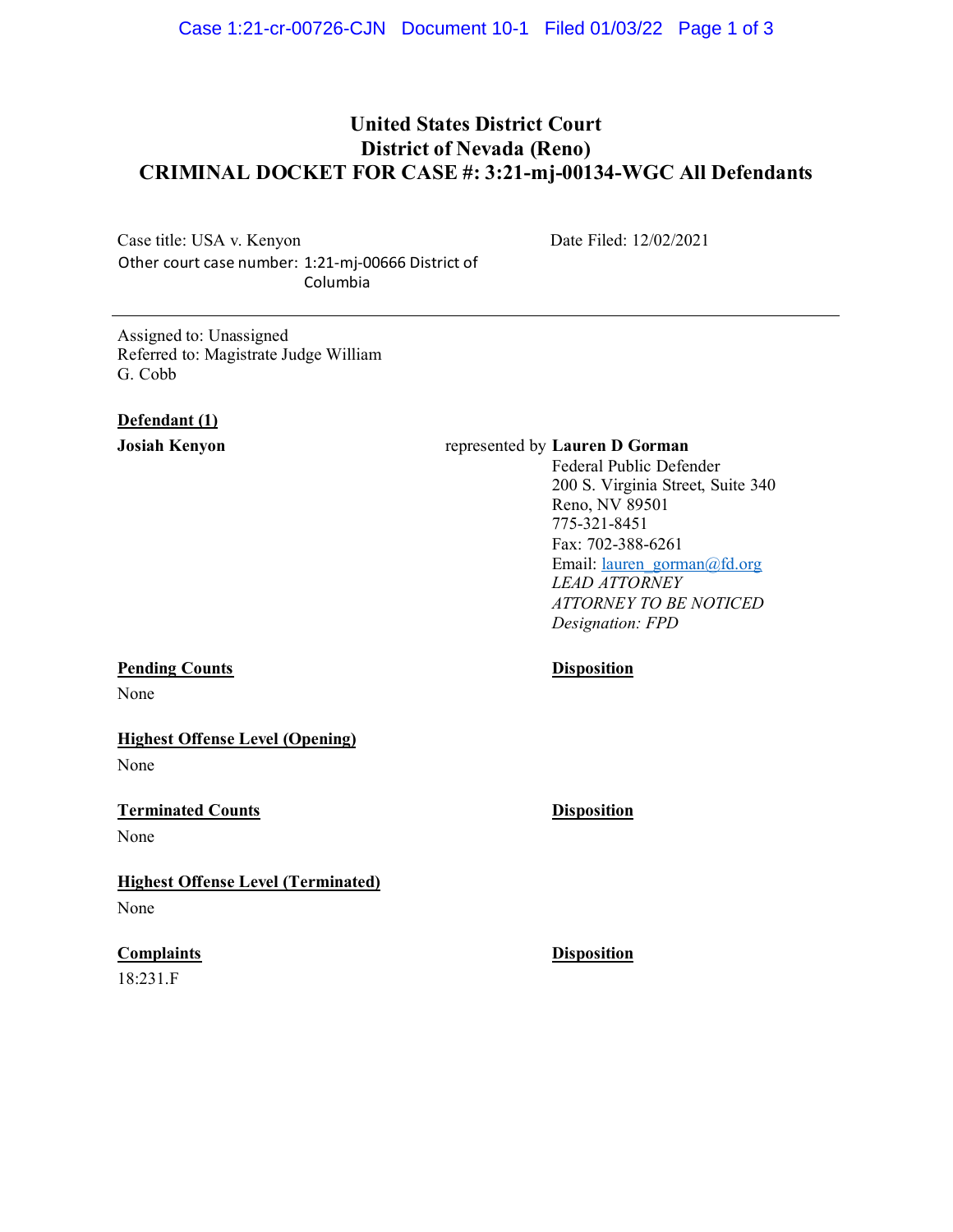# **Plaintiff**

## **USA** represented by **Randolph J St Clair**

United States Attorney's Office 400 South Virginia St., Ste. 900 Suite 900 Reno, NV 89501 775-784-5438 Email: Randy.StClair@usdoj.gov *LEAD ATTORNEY ATTORNEY TO BE NOTICED Designation: USA*

| <b>Date Filed</b> | #              | <b>Docket Text</b>                                                                                                                                                                                                                                                                                                                                                                                                                                                                                                                                                                                                                                                                                                                 |  |
|-------------------|----------------|------------------------------------------------------------------------------------------------------------------------------------------------------------------------------------------------------------------------------------------------------------------------------------------------------------------------------------------------------------------------------------------------------------------------------------------------------------------------------------------------------------------------------------------------------------------------------------------------------------------------------------------------------------------------------------------------------------------------------------|--|
| 12/02/2021        | $\perp$        | Rule 5(c)(3) Documents Received as to Josiah Kenyon. Documents received from<br>District of Columbia include Arrest Warrant and Complaint. District of Columbia<br>Case No. 1:21-mj-666 (Attachments: $\#$ 1 Complaint)(HKL) Modified on<br>12/3/2021 to add "District of" notation (DRM). (Entered: 12/02/2021)                                                                                                                                                                                                                                                                                                                                                                                                                   |  |
| 12/03/2021        | $\overline{2}$ | MINUTES OF PROCEEDINGS - Video Initial Appearance in Rule 5(c)(3)<br>Proceeding as to Josiah Kenyon held on 12/3/2021 before Magistrate Judge<br>William G. Cobb. Crtrm Administrator: Karen Walker; AUSA: Randolph J. St.<br>Clair; Def Counsel: Lauren Gorman; PTS: Jennifer Simone; Court<br>Reporter/Recorder: Liberty Court Recorder; Time of Hearing: 11:25:42 a.m. -<br>11:35:47 a.m.; Courtroom: 2.                                                                                                                                                                                                                                                                                                                        |  |
|                   |                | Defendant appearing by video in custody. Defendant and his counsel provide oral<br>consent to appear by video for today's hearing. The court approves defendant's<br>oral consent and finds the defendant willingly and voluntarily agrees to proceed<br>with today's hearing via video conference. Financial Affidavit filed. The Federal<br>Public Defenders Office is appointed as defense counsel. Attorney Lauren D<br>Gorman for Josiah Kenyon added. The defendant submits two forms to be filed<br>with the court: (1) Assertion of 5th $&$ 6th Amendment Rights and (2) Waiver of<br>Rule 5 & 5.1 Hearing. Waiver of Identity Hearing filed.                                                                              |  |
|                   |                | Video Preliminary Examination set for 12/17/2021 at 11:00 A.M. in Reno<br>Courtroom 2 before Magistrate Judge William G. Cobb.                                                                                                                                                                                                                                                                                                                                                                                                                                                                                                                                                                                                     |  |
|                   |                | Detention hearing held. Pretrial Services recommends the defendant be detained.<br>The government moves for detention. Defense counsel argues for defendant's<br>release with conditions. After consideration of counsels' arguments, the<br>government's motion is GRANTED. The court adopts the findings found in the<br>Pretrial Services Report and oral report. The defendant is ORDERED detained<br>pending further court proceedings in the District of Columbia. Next appearance<br>date in originating district is on a date and time to be determined by the U.S.<br>Marshals Service. Defendant is remanded to the custody of the U.S. Marshals<br>Service for transport to the District of Columbia. IT IS SO ORDERED. |  |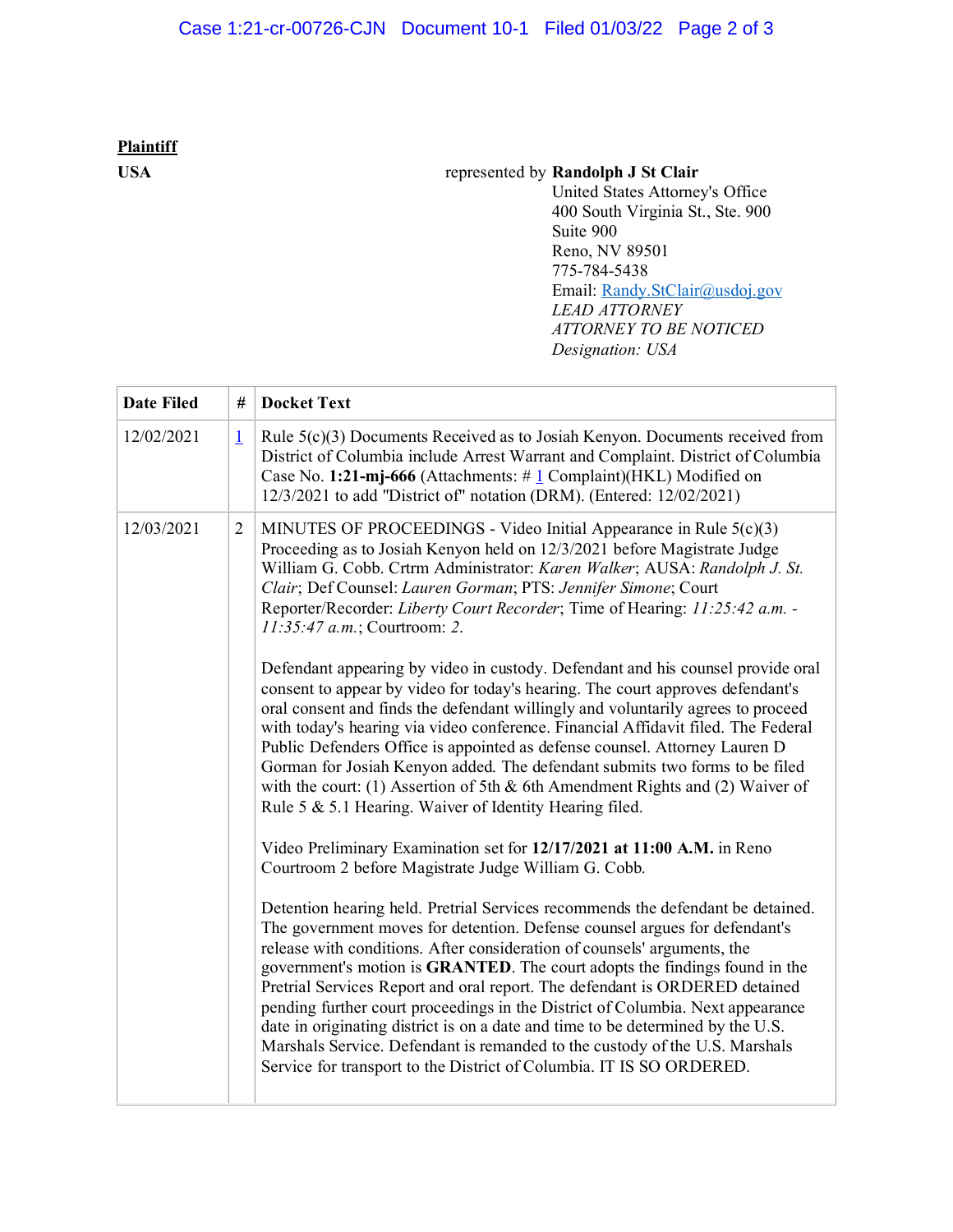| 12/03/2021 | $\overline{4}$ | ORDER APPOINTING COUNSEL as to Josiah Kenyon. FPD, Lauren Gorman,<br>appointed as counsel for Defendant. Subpoenas issued upon request, with<br>exception to out-of-state subpoenas which will require court approval. Signed by<br>Magistrate Judge William G. Cobb on 12/3/21. (Copies have been distributed<br>pursuant to the NEF - HKL) (Entered: 12/03/2021)                                         |  |
|------------|----------------|------------------------------------------------------------------------------------------------------------------------------------------------------------------------------------------------------------------------------------------------------------------------------------------------------------------------------------------------------------------------------------------------------------|--|
| 12/03/2021 | $\overline{5}$ | NOTICE - ASSERTION OF FIFTH AND SIXTH AMENDMENT RIGHTS by<br>Josiah Kenyon. (HKL) (Entered: 12/03/2021)                                                                                                                                                                                                                                                                                                    |  |
| 12/03/2021 | 6              | COMMITMENT TO ANOTHER DISTRICT as to Josiah Kenyon. Defendant<br>committed to District of Columbia. Signed by Magistrate Judge William G.<br>Cobb on 12/3/21. (Copies have been distributed pursuant to the NEF - HKL)<br>(Entered: 12/03/2021)                                                                                                                                                            |  |
| 12/03/2021 | $\overline{1}$ | WAIVER of Rule 5(c)(3) Hearings by Josiah Kenyon. (HKL) (Entered:<br>12/03/2021                                                                                                                                                                                                                                                                                                                            |  |
| 12/06/2021 | 8              | TRANSMITTAL to Clerk, District of Columbia. D.C. Case No. 1:21-mj-666.<br>(DRM) (Entered: 12/06/2021)                                                                                                                                                                                                                                                                                                      |  |
| 12/10/2021 | $\overline{9}$ | MOTION to Vacate Hearing 2 Initial Appearance - Rule $5(c)(3)$ (fka Rule<br>40),,,,,,, Motion to Vacate Preliminary Hearing and Proposed Order by USA as<br>to Josiah Kenyon. (St Clair, Randolph) (Entered: 12/10/2021)                                                                                                                                                                                   |  |
| 12/13/2021 | 10             | ORDER granting 9 Motion to Vacate Hearing as to Josiah Kenyon (1). IT IS<br>HEREBY ORDERED that Video Preliminary Examination set for Friday,<br>December 17, 2021, at 11:00 A.M. in Reno Courtroom 2 before Magistrate<br>Judge William G. Cobb is VACATED. Signed by Magistrate Judge William G.<br>Cobb on 12/13/2021. (Copies have been distributed pursuant to the NEF - HJ)<br>(Entered: 12/13/2021) |  |